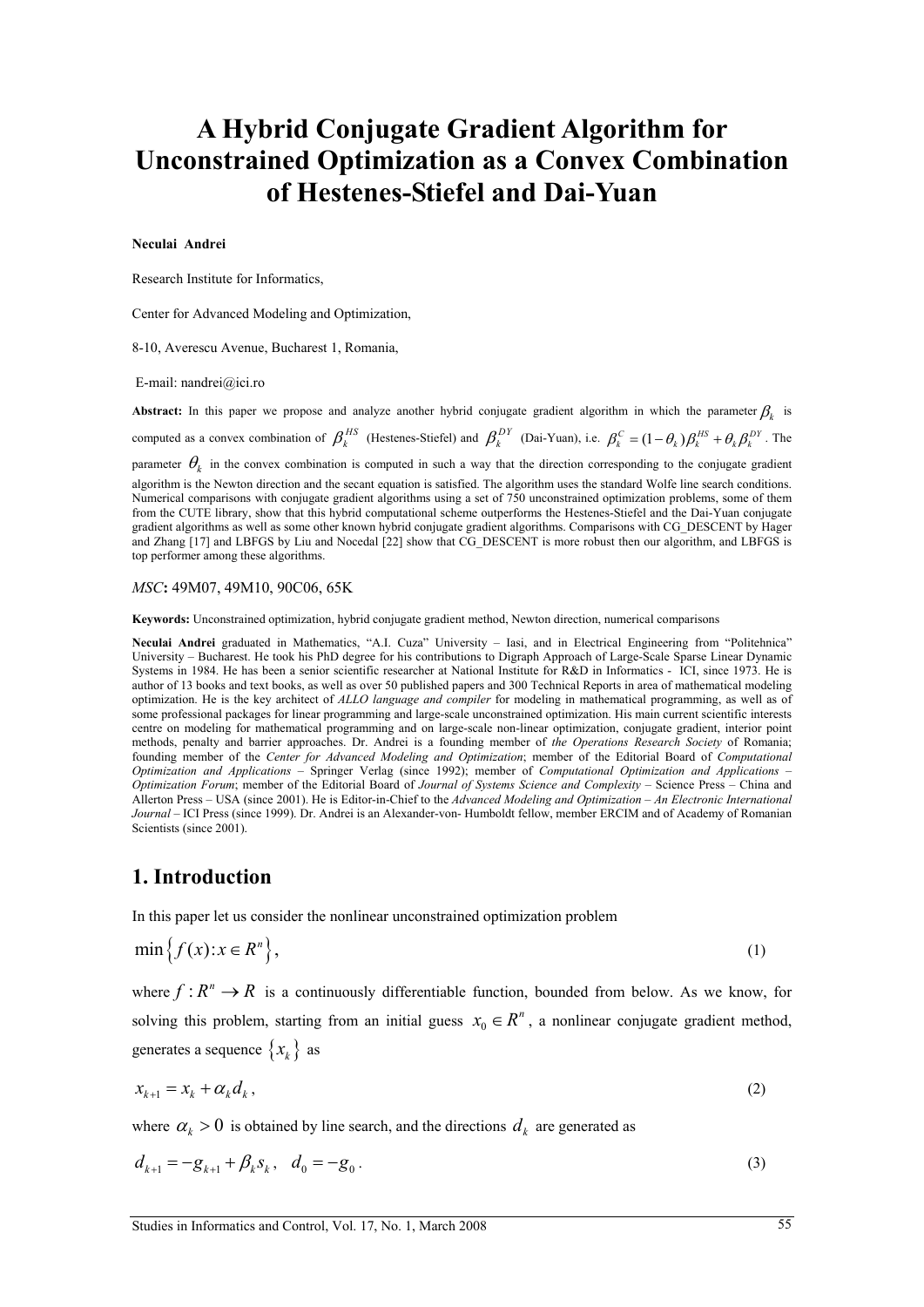In (3)  $\beta_k$  is known as the conjugate gradient parameter,  $s_k = x_{k+1} - x_k$  and  $g_k = \nabla f(x_k)$ . Consider . It is Euclidean norm and define  $y_k = g_{k+1} - g_k$ . The line search in the conjugate gradient algorithms often is based on the standard Wolfe conditions:

$$
f(x_k + \alpha_k d_k) - f(x_k) \le \rho \alpha_k g_k^T d_k,
$$
  
\n
$$
g_{k+1}^T d_k \ge \sigma g_k^T d_k,
$$
\n(4)

where  $d_k$  is a descent direction and  $0 < \rho \le \sigma < 1$ . Plenty of conjugate gradient methods are known, and an excellent survey of these methods, with a special attention on their global convergence, is given by Hager and Zhang [18]. Different conjugate gradient algorithms correspond to different choices for the scalar parameter  $\beta_k$ . The methods of Fletcher and Reeves (FR) [15], of Dai and Yuan (DY) [11] and the Conjugate Descent (CD) proposed by Fletcher [14]:

$$
\beta_k^{FR} = \frac{g_{k+1}^T g_{k+1}}{g_k^T g_k}, \quad \beta_k^{DY} = \frac{g_{k+1}^T g_{k+1}}{y_k^T s_k}, \quad \beta_k^{CD} = \frac{g_{k+1}^T g_{k+1}}{-g_k^T s_k}
$$

have strong convergence properties, but they may have modest practical performance due to jamming. On the other hand, the methods of Polak – Ribière [23] and Polyak (PRP) [24], of Hestenes and Stiefel (HS) [19] or of Liu and Storey (LS) [21]:

$$
\beta_k^{PRP} = \frac{g_{k+1}^T y_k}{g_k^T g_k}, \quad \beta_k^{HS} = \frac{g_{k+1}^T y_k}{y_k^T s_k}, \quad \beta_k^{LS} = \frac{g_{k+1}^T y_k}{-g_k^T s_k},
$$

in general may not be convergent, but they often have better computational performances.

In this paper we focus on hybrid conjugate gradient methods. These methods are combinations of different conjugate gradient algorithms, mainly they being proposed to avoid the jamming phenomenon and to improve the performances of the above conjugate gradient algorithms. One of the first hybrid conjugate gradient algorithms has been introduced by Touati-Ahmed and Storey [27], where the parameter  $\beta_k$  is computed as:

$$
\beta_k^{TS} = \begin{cases}\n\beta_k^{PRP} = \frac{g_{k+1}^T y_k}{\|g_k\|^2}, & \text{if } 0 \le \beta_k^{PRP} \le \beta_k^{FR}, \\
\beta_k^{FR} = \frac{\|g_{k+1}\|^2}{\|g_k\|^2}, & \text{otherwise.} \n\end{cases}
$$

The PRP method has a built-in restart feature that directly addresses to jamming. Indeed, when the step  $s_k$  is small, then the factor  $y_k$  in the numerator of  $\beta_k^{PRP}$  tends to zero. Therefore,  $\beta_k^{PRP}$  becomes small and the search direction  $d_{k+1}$  is very close to the steepest descent direction  $-g_{k+1}$ . Hence, when the iterations jam, the method of Touati-Ahmed and Storey uses the PRP computational scheme.

Another hybrid conjugate gradient method was given by Hu and Storey [20], where  $\beta_k$  in (3) is:

$$
\beta_k^{Hus} = \max\left\{0, \min\left\{\beta_k^{PRP}, \beta_k^{FR}\right\}\right\}.
$$

As above, when the method of Hu and Storey is jamming, then the PRP method is used instead.

The combination between LS and CD conjugate gradient methods leads to the following hybrid method:

$$
\beta_k^{LS-CD} = \max\left\{0, \min\left\{\beta_k^{LS}, \beta_k^{CD}\right\}\right\}.
$$

The CD method of Fletcher [14] is very close to FR method. With an exact line search, CD method is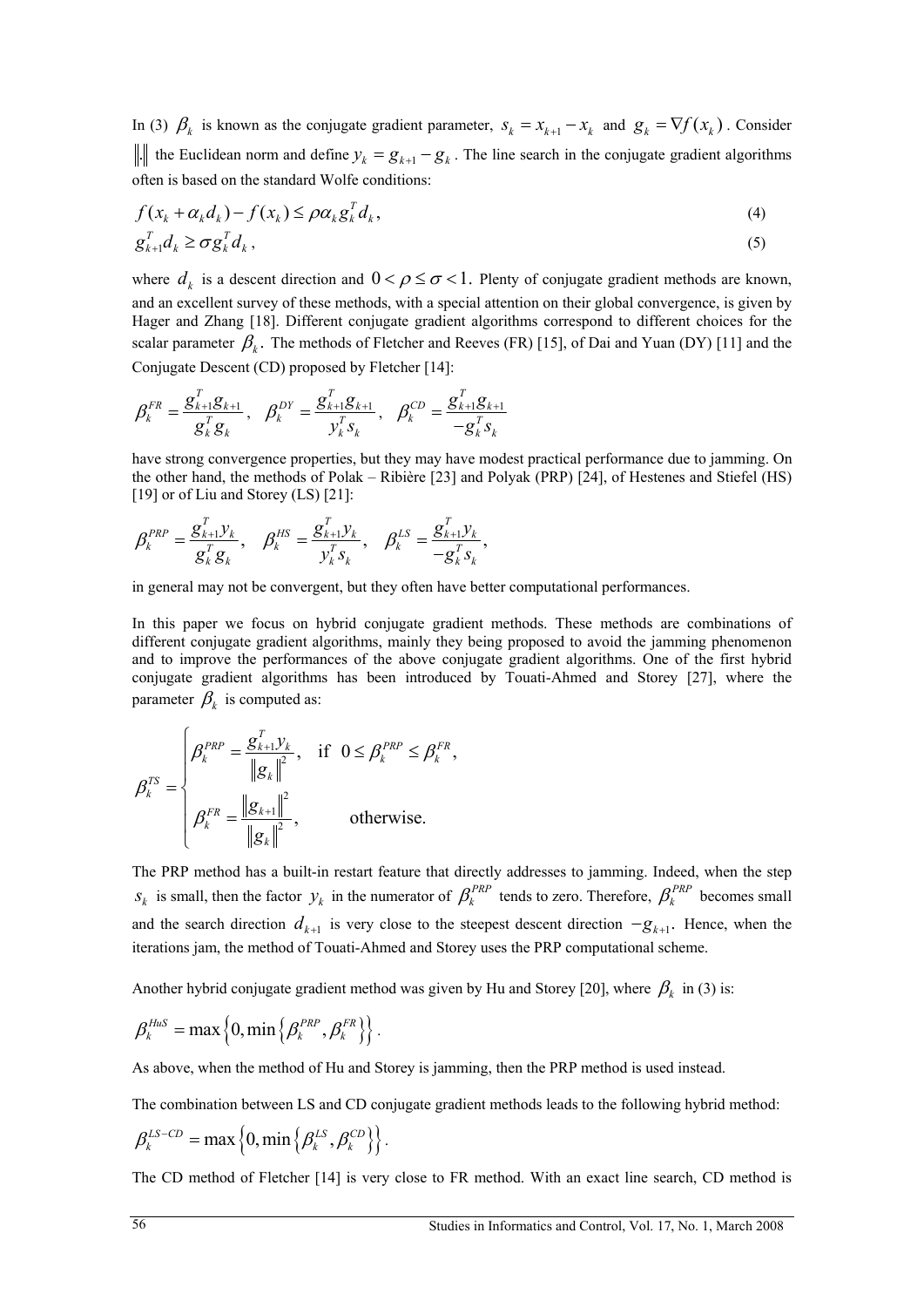identical to FR. Similarly, for an exact line search, LS method is also identical to PRP. Therefore, the hybrid LS-CD method with an exact line search has similar performances with the hybrid method of Hu and Storey.

Gilbert and Nocedal [16] suggested a combination between PRP and FR methods as:

$$
\beta_k^{GN} = \max\left\{-\beta_k^{FR}, \min\left\{\beta_k^{PRP}, \beta_k^{FR}\right\}\right\}.
$$

Since  $\beta_k^{FR}$  is always nonnegative, it follows that  $\beta_k^{GN}$  can be negative. The method of Gilbert and Nocedal has the same advantage of avoiding jamming.

Using the standard Wolfe line search, the DY method always generates descent directions and if the gradient is Lipschitz continuously the method is global convergent. In an effort to improve their algorithm, Dai and Yuan [12] combined in a projective manner their algorithm with that of Hestenes and Stiefel, thus proposing the following two hybrid methods:

$$
\beta_k^{hDY} = \max \left\{ -c\beta_k^{DY}, \min \left\{ \beta_k^{HS}, \beta_k^{DY} \right\} \right\},
$$

$$
\beta_k^{hDYz} = \max \left\{ 0, \min \left\{ \beta_k^{HS}, \beta_k^{DY} \right\} \right\},
$$

where  $c = (1 - \sigma)/(1 + \sigma)$ . For the standard Wolfe conditions (4) and (5), under the Lipschitz continuity of the gradient, Dai and Yuan [12] established the global convergence of these hybrid computational schemes.

In contrast to the hybrid methods  $\beta_k^{hDY}$  and  $\beta_k^{hDYz}$  in this paper we propose another hybrid conjugate gradient where the parameter  $\beta_k$  is computed as a *convex combination* of  $\beta_k^{HS}$  and  $\beta_k^{DY}$ . We selected these two methods to combine in a hybrid conjugate gradient algorithm because HS has good computational properties, on one side, and DY has strong convergence properties, on the other side. HS method automatically adjust  $\beta_k$  to avoid jamming, often this method performs better in practice than DY and we use this in order to have a good practical conjugate gradient algorithm. The structure of the paper is as follows. In section 2 we introduce our hybrid conjugate gradient algorithm and prove that it generates descent directions satisfying in some conditions the sufficient descent condition. Section 3 presents the algorithm and in section 4 we show its convergence analysis. In section 5 some numerical experiments and performance profiles of Dolan-Moré [13] corresponding to this new hybrid conjugate gradient algorithm versus some other conjugate gradient algorithms are presented. The performance profiles corresponding to a set of 750 unconstrained optimization problems in the CUTE test problem library [7], as well as some other unconstrained optimization problems presented in [1] show that this hybrid conjugate gradient algorithm outperforms the known hybrid conjugate gradient algorithms. However, the comparisons between our algorithm and CG\_DESCENT by Hager and Zhang [17] show that CG\_DESCENT is more robust. On the other hand, comparisons with LBFGS by Liu and Nocedal [22] show that limited memory LBFGS is top performer.

# **2. The Hybrid Conjugate Gradient Algorithm as a Convex Combination of HS and DY Algorithms**

Our algorithm generates the iterates  $x_0, x_1, x_2, \ldots$  computed by means of the recurrence (2), where the stepsize  $\alpha_k > 0$  is determined according to the Wolfe conditions (4) and (5), and the directions  $d_k$  are generated by the rule:

$$
d_{k+1} = -g_{k+1} + \beta_k^C s_k, \ d_0 = -g_0, \tag{6}
$$

where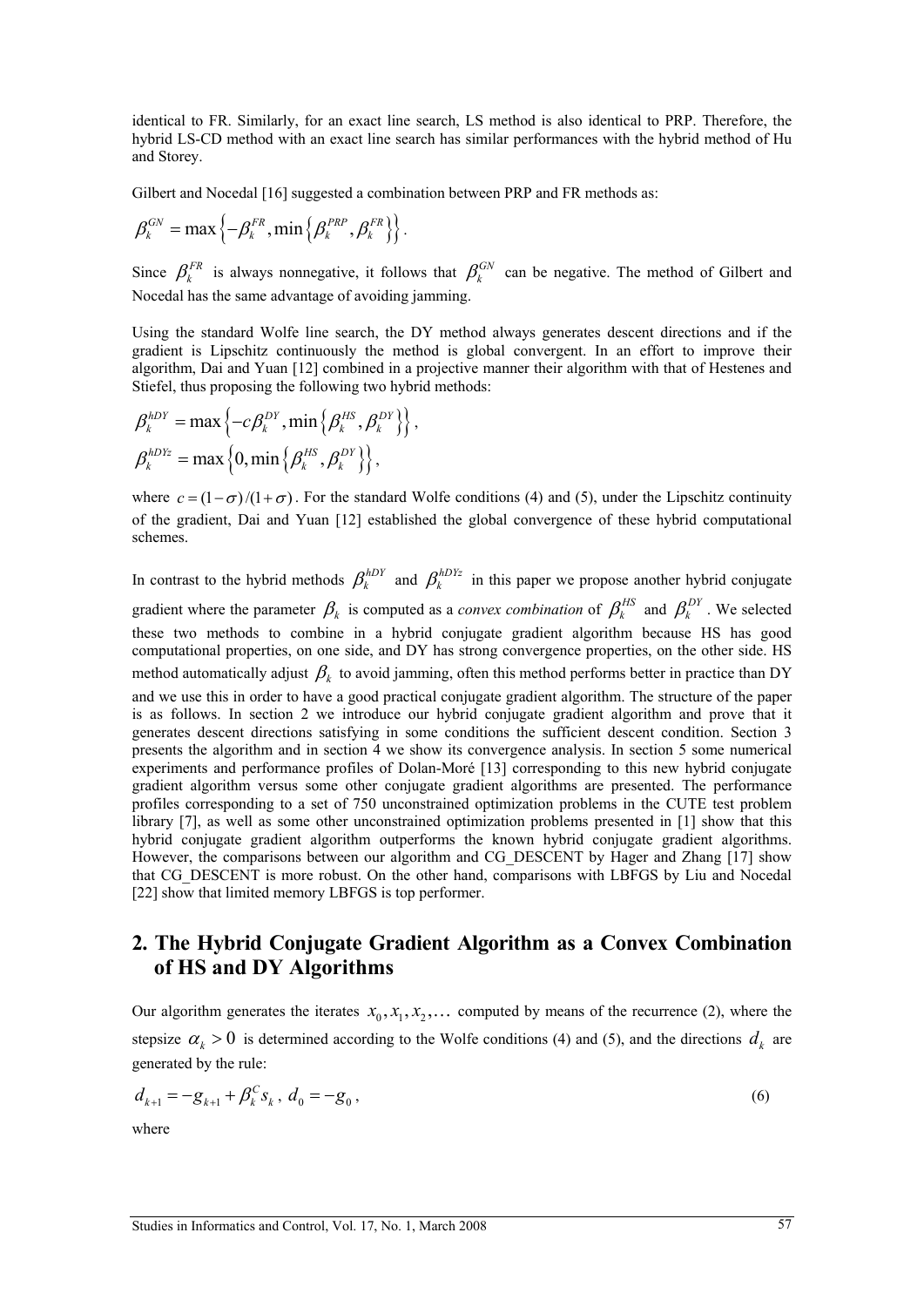$$
\beta_k^C = (1 - \theta_k) \beta_k^{HS} + \theta_k \beta_k^{DY} = (1 - \theta_k) \frac{g_{k+1}^T y_k}{y_k^T s_k} + \theta_k \frac{g_{k+1}^T g_{k+1}}{y_k^T s_k}
$$
(7)

and  $\theta_k$  is a scalar parameter satisfying  $0 \leq \theta_k \leq 1$ , which follows to be determined. Observe that if  $\theta_k = 0$ , then  $\beta_k^C = \beta_k^{HS}$ , and if  $\theta_k = 1$ , then  $\beta_k^C = \beta_k^{DY}$ . On the other hand, if  $0 < \theta_k < 1$ , then  $\beta_k^C$ is a convex combination of  $\beta_k^{HS}$  and  $\beta_k^{DY}$ .

The HS method has the property that the conjugacy condition  $y_k^T d_{k+1} = 0$  always holds, independent of the line search. With an exact line search  $\beta_k^{HS} = \beta_k^{PRP}$ . Therefore, the convergence properties of the HS methods are similar to the convergence properties of the PRP method. As a consequence, by Powell's example [25], the HS method with the exact line search, for general nonlinear functions, may not converge. The HS method has a built-in restart feature that addresses directly to the jamming phenomenon. Indeed, when the step  $x_{k+1} - x_k$  is small, then the factor  $y_k = g_{k+1} - g_k$  in the numerator of  $\beta_k^{HS}$  tends to zero. Hence,  $\beta_k^{HS}$  becomes small and the new direction  $d_{k+1}$  is essentially the steepest descent direction  $-g_{k+1}$ . The performance of HS method is better than the performance of DY [5,18].

The DY method, on the other side, always generates descent directions, and in [8] Dai established a remarkable property for the DY conjugate gradient algorithm, relating the descent directions to the sufficient descent condition. It is shown that if there exist constants  $\gamma_1$  and  $\gamma_2$  such that  $\gamma_1 \leq ||g_k|| \leq \gamma_2$  for all *k*, then for any  $p \in (0,1)$ , there exists a constant  $c > 0$  such that the sufficient descent condition  $g_i^T d_i \leq -c ||g_i||^2$  holds for at least  $\lfloor pk \rfloor$  indices  $i \in [0, k]$ , where  $\lfloor j \rfloor$  denotes the largest integer  $\leq j$ .

Clearly, from (6) and (7) it is easy to see that

$$
d_{k+1} = -g_{k+1} + (1 - \theta_k) \frac{y_k^T g_{k+1}}{y_k^T s_k} s_k + \theta_k \frac{g_{k+1}^T g_{k+1}}{y_k^T s_k} s_k.
$$
\n
$$
(8)
$$

In our algorithm the parameter  $\theta_k$  is selected in such a manner that the direction  $d_{k+1}$  given by (8) is equal with the Newton direction  $d_{k+1}^N = -\nabla^2 f(x_{k+1})^{-1} g_{k+1}$ . Therefore, from the equation

$$
-\nabla^2 f(x_{k+1})^{-1} g_{k+1} = -g_{k+1} + (1-\theta_k) \frac{y_k^T g_{k+1}}{y_k^T s_k} s_k + \theta_k \frac{g_{k+1}^T g_{k+1}}{y_k^T s_k} s_k,
$$

after some algebra, we get

$$
\theta_{k} = \frac{s_{k}^{T} \nabla^{2} f(x_{k+1}) g_{k+1} - s_{k}^{T} g_{k+1} - \frac{y_{k}^{T} g_{k+1}}{y_{k}^{T} s_{k}} s_{k}^{T} \nabla^{2} f(x_{k+1}) s_{k}}{\left[\frac{g_{k+1}^{T} g_{k+1}}{y_{k}^{T} s_{k}} - \frac{y_{k}^{T} g_{k+1}}{y_{k}^{T} s_{k}}\right] s_{k}^{T} \nabla^{2} f(x_{k+1}) s_{k}}.
$$
\n(9)

However, in this formula the salient point is the presence of the Hessian. For large-scale problems, choices for the update parameter that do not require the evaluation of the Hessian matrix are often preferred in practice to the methods that require the Hessian in each iteration. Therefore, in order to have an algorithm for solving large-scale problems we assume that the pair  $(s_k, y_k)$  satisfies the secant equation  $\nabla^2 f(x_{k+1}) s_k = y_k$ . This leads us to: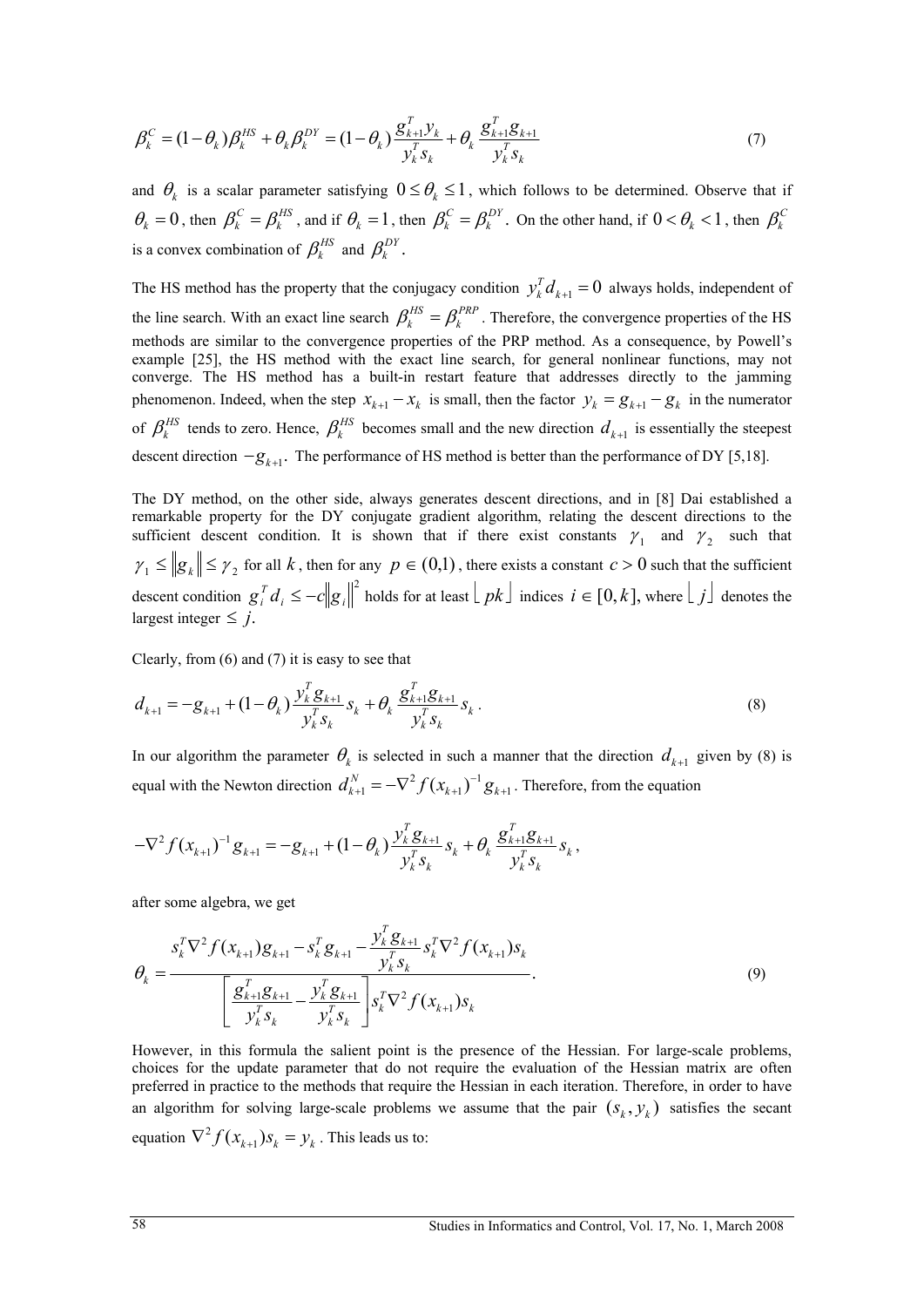$$
\theta_k = -\frac{s_k^T g_{k+1}}{g_k^T g_{k+1}}.\tag{10}
$$

Obviously, using (10) in (8) our direction can be expressed as:

$$
d_{k+1} = -Q_{k+1}g_{k+1},\tag{11}
$$

where

$$
Q_{k+1} = I - \left(1 + \frac{s_k^T g_{k+1}}{g_k^T g_{k+1}}\right) \frac{s_k y_k^T}{y_k^T s_k} + \frac{s_k^T g_{k+1}}{g_k^T g_{k+1}} \frac{s_k g_{k+1}^T}{y_k^T s_k} \tag{12}
$$

is another rank two approximation to the inverse of the Hessian. As known, the secant equation does not hold exactly in non-quadratic problems. Zhang *et al* [28] proved that if  $||s_k||$  is sufficiently small, then  $s_k^T \nabla^2 f(x_{k+1}) s_k - s_k^T y_k = O(||s_k||^3)$ . Therefore, the direction (11) is an approximation of the Newton

direction. A major difficulty with this approach is that the matrix  $Q<sub>H</sub>$  defined by (12) is not symmetric and hence not positive definite. Thus the corresponding directions are not necessarily descent and numerical instability can result. This is the price we must pay by using the secant equation in (9) to get (10). With exact line searches ( $s_k^T g_{k+1} = 0$ ),  $d_{k+1} = -Q_{k+1} g_{k+1}$  reduces to the Hestenes and Stiefel method.

**Theorem 1.** *Assume that*  $d_k$  *is a descent direction and*  $\alpha_k$  *in algorithm (2) and (8), where*  $\theta_k$  *is given by (10), is determined by the Wolfe line search (4) and (5). If*  $0 < \theta_{k} < 1$ *, and* 

$$
\frac{\left(y_k^T g_{k+1}\right)\left(s_k^T g_{k+1}\right)}{y_k^T s_k} \leq \left\|g_{k+1}\right\|^2,\tag{13}
$$

*then the direction*  $d_{k+1}$  *given by (8) is a descent direction.* 

*Proof.* From (8) and (10) we get

$$
g_{k+1}^T d_{k+1} = -\left[1 + \frac{(s_k^T g_{k+1})^2}{(g_k^T g_{k+1})(y_k^T s_k)}\right] \|g_{k+1}\|^2 + \frac{(y_k^T g_{k+1})(s_k^T g_{k+1})}{y_k^T s_k} \left[1 + \frac{s_k^T g_{k+1}}{g_k^T g_{k+1}}\right].
$$
 (14)

Since  $s_k^T g_k < 0$  it follows that  $s_k^T g_{k+1} = y_k^T s_k + s_k^T g_k < y_k^T s_k$ , i.e.

$$
\frac{s_k^T g_{k+1}}{y_k^T s_k} < 1. \tag{15}
$$

On the other hand,  $0 < \theta_k < 1$ , hence

$$
0 < 1 + \frac{s_k^T g_{k+1}}{g_k^T g_{k+1}} < 1. \tag{16}
$$

Therefore, using (13) we have

$$
g_{k+1}^T d_{k+1} \le -\left[1 + \frac{(s_k^T g_{k+1})^2}{(g_k^T g_{k+1})(v_k^T s_k)}\right] \|g_{k+1}\|^2 + \left[1 + \frac{s_k^T g_{k+1}}{g_k^T g_{k+1}}\right] \|g_{k+1}\|^2
$$
  
= 
$$
-\left(\frac{s_k^T g_{k+1}}{g_k^T g_{k+1}}\right) \left[\frac{s_k^T g_{k+1}}{v_k^T s_k} - 1\right] \|g_{k+1}\|^2 \le 0
$$
 (17)

proving that the direction  $d_{k+1}$  is a descent one.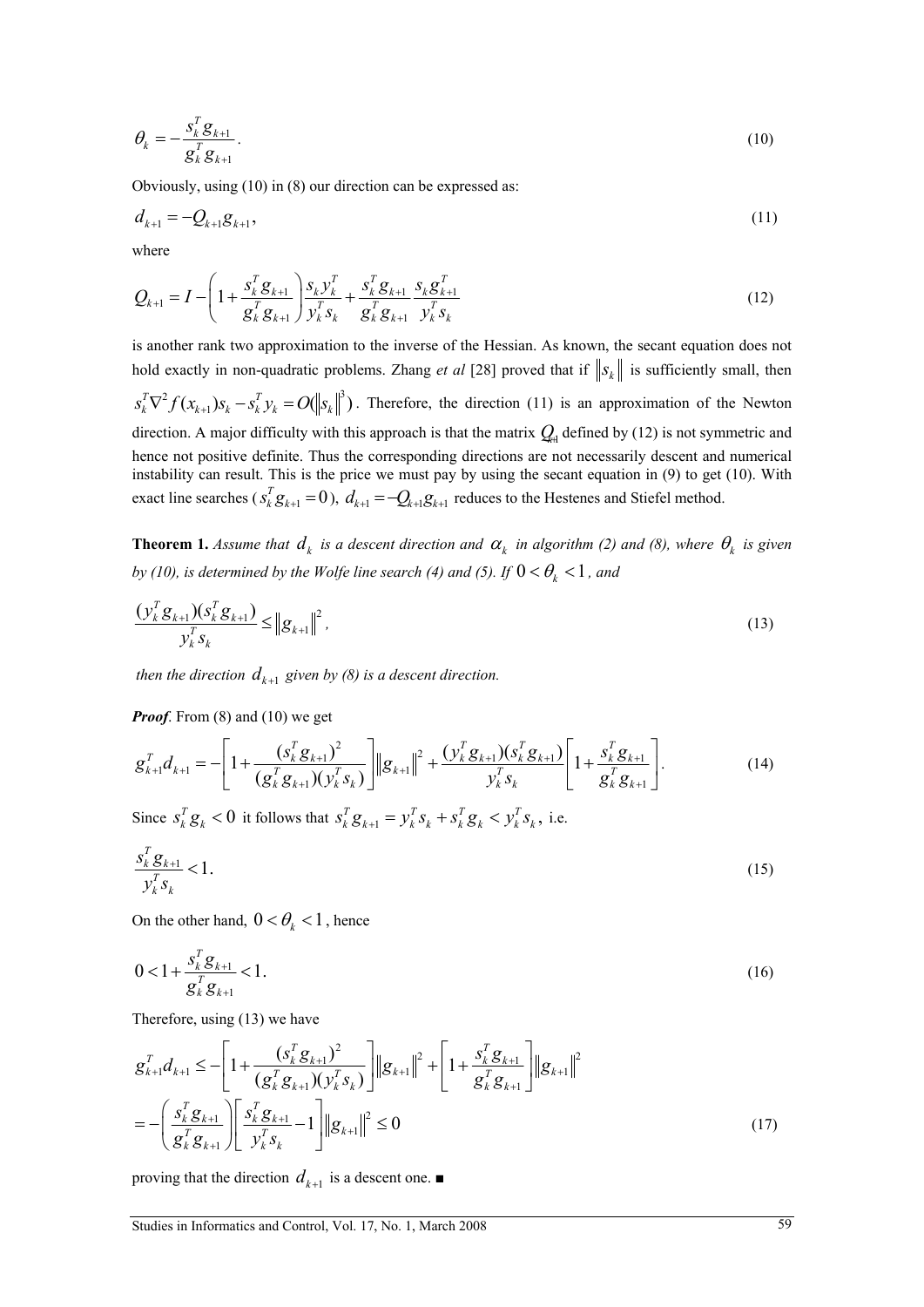**Theorem 2.** *Assume that the conditions in Theorem 1 hold. If there exists a constant*  $c_1 > 0$ , *so that*  $0 < c_1 \leq \theta_k < 1$ , then there exists a constant  $\delta > 0$  so that

$$
g_{k+1}^T d_{k+1} \le -\delta \|g_{k+1}\|^2, \tag{18}
$$

*i.e. the direction*  $d_{k+1}$  *satisfies the sufficient descent condition.* 

Proof. From (17) we have

$$
\mathcal{g}_{k+1}^T \mathcal{d}_{k+1} \le -\left(\frac{s_k^T \mathcal{g}_{k+1}}{\mathcal{g}_k^T \mathcal{g}_{k+1}}\right) \left(\frac{s_k^T \mathcal{g}_k}{y_k^T s_k}\right) \|\mathcal{g}_{k+1}\|^2 \tag{19}
$$

Since  $y_k^T s_k > 0$  and  $s_k^T g_k \le 0$ , it follows that there exists a constant  $c_2 > 0$ , so that  $g_k^T s_k \le -c_2(y_k^T s_k) < 0$ . On the other hand, since  $1 > \theta_k \ge c_1 > 0$ , then  $s_k^T g_{k+1} \le -c_1(g_k^T g_{k+1})$ . Therefore, from (19) we have

$$
g_{k+1}^T d_{k+1} \leq -\left(\frac{s_k^T g_{k+1}}{g_k^T g_{k+1}}\right) \left(\frac{s_k^T g_k}{y_k^T s_k}\right) \|g_{k+1}\|^2 \leq -c_1 c_2 \|g_{k+1}\|^2 = -\delta \|g_{k+1}\|^2,
$$

where  $\delta = c_1 c_2 > 0$ .

The parameter  $\theta_k$  given by (10) can be outside the interval [0,1]. However, in order to have a real convex combination in (7) the following rule is considered: if  $\theta_k \le 0$ , then set  $\theta_k = 0$  in (7), i.e.  $\beta_k^C = \beta_k^{HS}$ ; if  $\theta_k \ge 1$ , then take  $\theta_k = 1$  in (7), i.e.  $\beta_k^C = \beta_k^{DY}$ . Therefore, under this rule for  $\theta_k$ selection, the direction  $d_{k+1}$  in (8) combines the HS and DY algorithms in a convex way.

#### **3. The HYBRID Algorithm**

*Step 1. Initialization.* Select  $x_0 \in R^n$  and the parameters  $0 < \rho \le \sigma < 1$ . Compute  $f(x_0)$  and  $g_0$ . Consider  $d_0 = -g_0$  and set  $\alpha_0 = 1/||g_0||$ .

*Step 2. Test for continuation of iterations.* If  $||g_k||_{\infty} \le 10^{-6}$ , then stop.

*Step 3. Line search.* Compute  $\alpha_k > 0$  satisfying the Wolfe line search conditions (4) and (5) and update the variables  $x_{k+1} = x_k + \alpha_k d_k$ . Compute  $f(x_{k+1})$ ,  $g_{k+1}$  and  $s_k = x_{k+1} - x_k$ ,  $y_k = g_{k+1} - g_k$ .

*Step 4.*  $\theta_k$  *parameter computation.* If  $g_k^T g_{k+1} = 0$ , then set  $\theta_k = 0$ , otherwise compute  $\theta_k$  as in (10).

*Step 5.*  $\beta_k^C$  *conjugate gradient parameter computation.* If  $0 < \theta_k < 1$ , then compute  $\beta_k^C$  as in (7). If  $\theta_k \geq 1$ , then set  $\beta_k^C = \beta_k^{DY}$ . If  $\theta_k \leq 0$ , then set  $\beta_k^C = \beta_k^{HS}$ .

*Step 6. Direction computation.* Compute  $d = -g_{k+1} + \beta_k^C s_k$ . If the restart criterion of Powell

$$
\left|g_{k+1}^T g_k\right| \ge 0.2 \left\|g_{k+1}\right\|^2 \tag{20}
$$

is satisfied, then restart, i.e. set  $d_{k+1} = -g_{k+1}$  otherwise define  $d_{k+1} = d$ . Compute the initial guess  $\alpha_k = \alpha_{k-1} ||d_{k-1}|| / ||d_k||$ , set  $k = k+1$  and continue with step 2.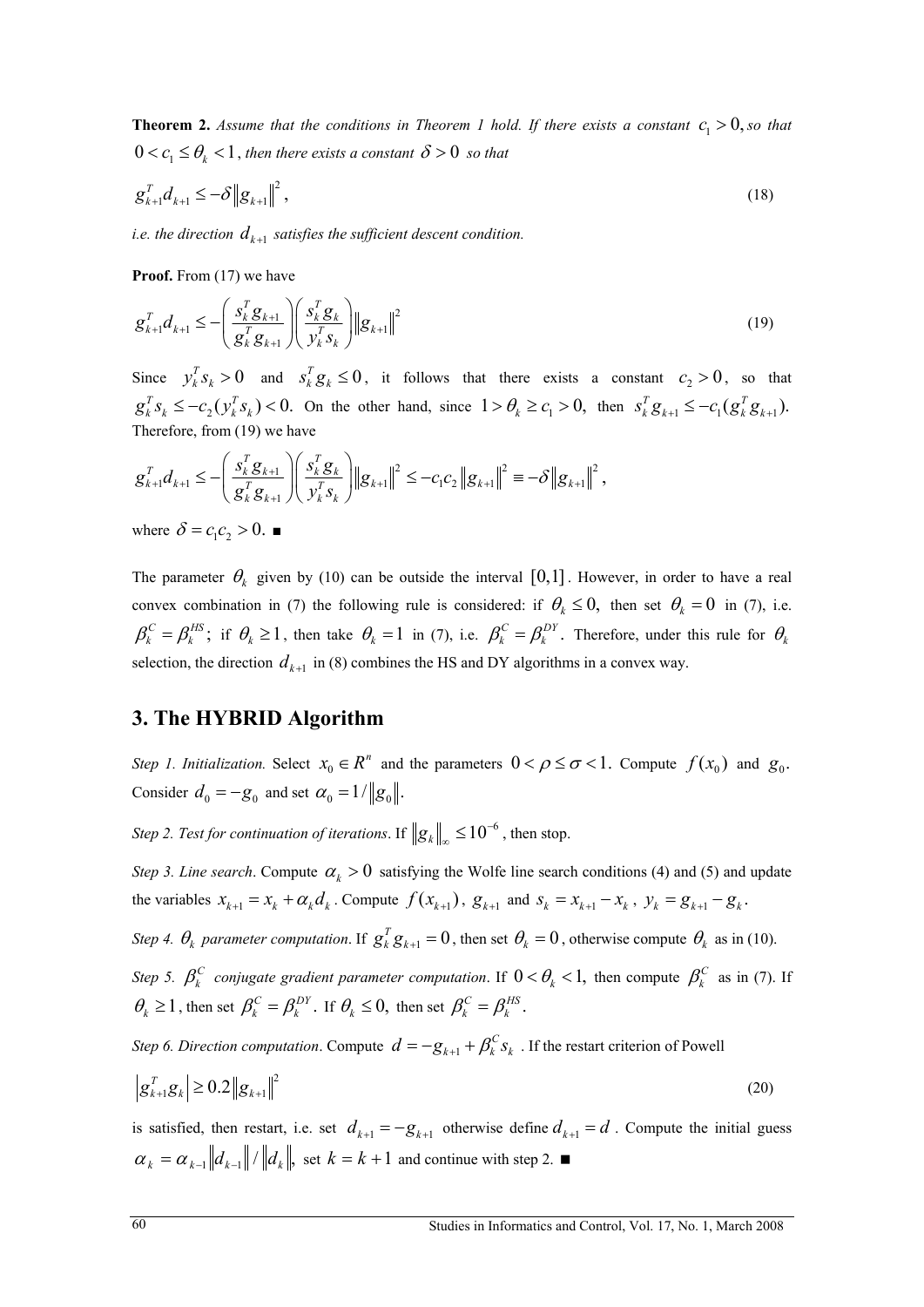It is well known that if f is bounded along the direction  $d_k$  then there exists a stepsize  $\alpha_k$  satisfying the Wolfe line search conditions (4) and (5). In our algorithm, when the Powell restart condition is satisfied, then we restart the algorithm with the negative gradient  $-g_{k+1}$ . Under reasonable assumptions, conditions (4), (5) and (20) are sufficient to prove the global convergence of the algorithm.

The first trial of the steplength crucially affects the practical behavior of the algorithm. At every iteration  $k \ge 1$  the starting guess for the steplength  $\alpha_k$  in the line search is computed as  $\alpha_{k-1} ||d_{k-1}||_2 / ||d_k||_2$ . This selection was used for the first time by Shanno and Phua in CONMIN [26]. It was also considered in the packages: SCG by Birgin and Martínez [6] and in SCALCG by Andrei [2,3,4].

#### **4. Convergence Analysis**

Assume that:

*(i) The level set*  $S = \{x \in R^n : f(x) \le f(x_0)\}$  *is bounded.* 

*(ii) In a neighborhood N of S , the function f is continuously differentiable and its gradient is Lipschitz continuous, i.e. there exists a constant*  $L>0$  *such that*  $\|\nabla f(x) - \nabla f(y)\| \le L \|x - y\|$ *, for all*  $x, y \in N$ .

Under these assumptions on *f* there exists a constant  $\Gamma \ge 0$  such that  $\|\nabla f(x)\| \le \Gamma$  for all  $x \in S$ .

In [10] it is proved that for any conjugate gradient method with strong Wolfe line search the following general result holds:

**Lemma 1**. *Suppose that the assumptions (i) and (ii) hold and consider any conjugate gradient method (2) and (3), where*  $d_k$  *is a descent direction and*  $\alpha_k$  *is obtained by the strong Wolfe line search* 

$$
f(x_k + \alpha_k d_k) - f(x_k) \le \rho \alpha_k g_k^T d_k, \tag{21}
$$

$$
\left| \mathbf{g}_{k+1}^T \mathbf{d}_k \right| \leq \sigma \mathbf{g}_k^T \mathbf{d}_k. \tag{22}
$$

$$
\sum_{k\geq 1} \frac{1}{\left\|d_k\right\|^2} = \infty\,,\tag{23}
$$

*then* 

$$
\liminf_{k \to \infty} \|g_k\| = 0. \tag{24}
$$

For uniformly convex functions which satisfy the above assumptions we can prove that the norm of  $d_{k+1}$ generated by (8) and (10) is bounded above. Thus, by Lemma 1 we have the following result.

**Theorem 3**. *Suppose that the assumptions (i) and (ii) hold. Consider the algorithm (2), (8) and (10), where*  $d_{k+1}$  *is a descent direction and*  $\alpha_k$  *is obtained by the strong Wolfe line search (21) and (22). If for*  $k \geq 0$ ,  $0 < \theta_k < 1$  *and there exists the nonnegative constant*  $\eta_1$  *such that* 

$$
\|\mathbf{g}_{k+1}\|^2 \le \eta_1 \|\mathbf{s}_k\|,\tag{25}
$$

*and the function f is a uniformly convex function, i.e. there exists a constant*  $\mu \geq 0$  *such that for all*  $x, y \in S$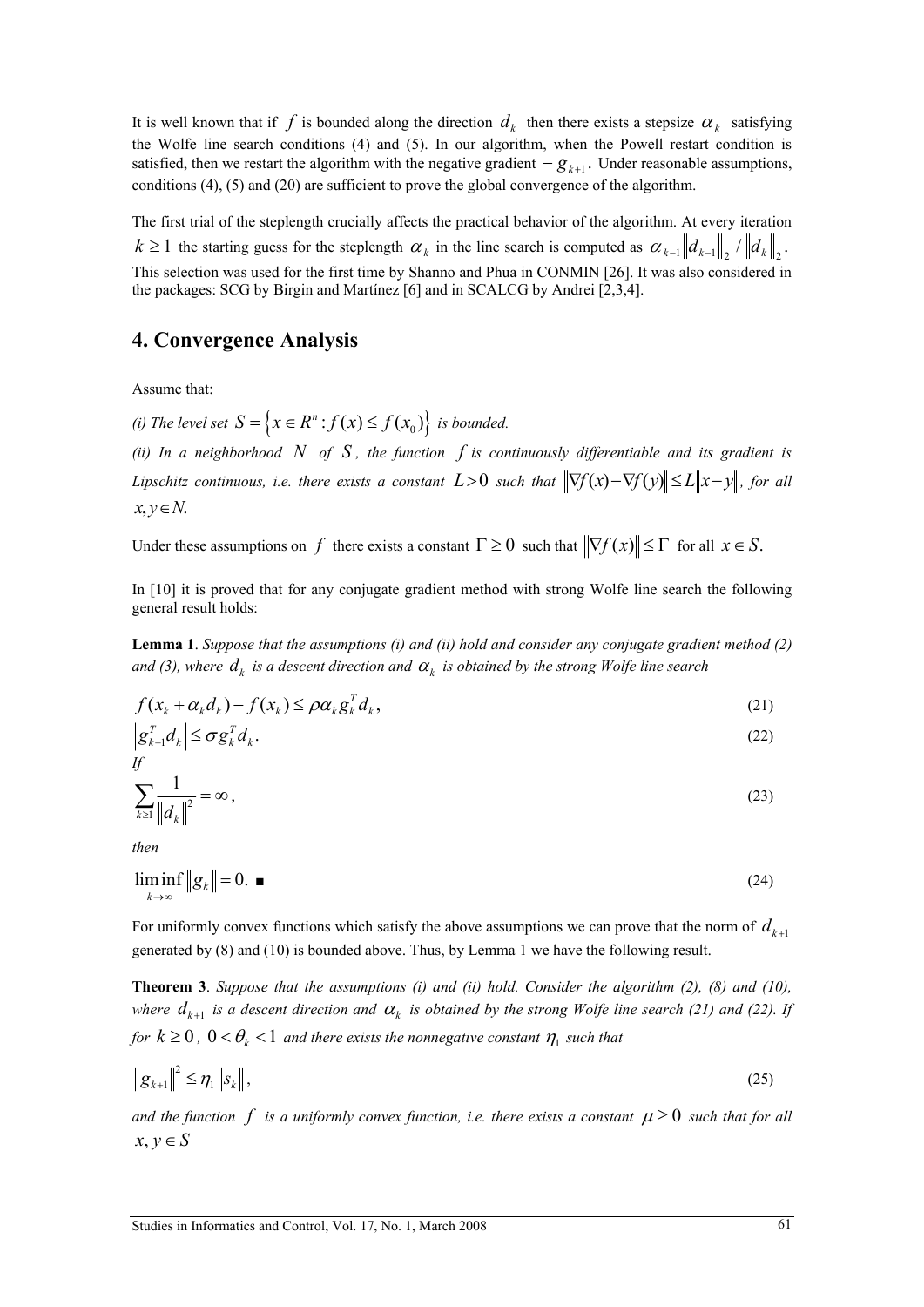$$
\left(\nabla f(x) - \nabla f(y)\right)^T (x - y) \ge \mu \|x - y\|^2,
$$
\n(26)

*then* 

$$
\lim_{k \to \infty} g_k = 0. \tag{27}
$$

*Proof.* From (26) it follows that  $y_k^T s_k \ge \mu \|s_k\|^2$ . Now, since  $0 < \theta_k < 1$ , from uniform convexity and (25) we have:

$$
\left| \beta_k^C \right| \le \left| \frac{y_k^T g_{k+1}}{y_k^T s_k} \right| + \left| \frac{g_{k+1}^T g_{k+1}}{y_k^T s_k} \right| \le \frac{\left\| g_{k+1} \right\| \left\| y_k \right\|}{\mu \left\| s_k \right\|^2} + \frac{\eta_1 \left\| s_k \right\|}{\mu \left\| s_k \right\|^2} \,. \tag{28}
$$

But  $\|y_k\| \le L \|s_k\|$ , therefore

$$
\left|\beta_{k}^{C}\right| \leq \frac{\Gamma L}{\mu\left\|s_{k}\right\|} + \frac{\eta_{1}}{\mu\left\|s_{k}\right\|}.
$$

Hence, with (28) we have

$$
||d_{k+1}|| \leq ||g_{k+1}|| + | \beta_k^C |||s_k|| \leq \Gamma + \frac{\Gamma L + \eta_1}{\mu},
$$

which implies that  $(23)$  is true. Therefore, by Lemma 1 we have  $(24)$ , which for uniformly convex functions is equivalent to (27).  $\blacksquare$ 

For general nonlinear functions the convergence analysis of our algorithm exploits insights developed by Gilbert and Nocedal [16], Dai and Liao [9] and by Hager and Zhang [17]. Global convergence proof of the HYBRID algorithm is based on the Zoutendijk condition combined with the analysis showing that the sufficient descent condition holds and  $\|d_k\|$  is bounded. Suppose that the level set S is bounded and the function f is bounded from below. Additionally, assume that there exists a constant  $\gamma \ge 0$ , such that  $\gamma \leq |g_k|$ .

**Theorem 4**. *Suppose that the assumptions (i) and (ii) hold and for every*  $k \geq 0$  *there exist the constants*  $\eta \geq 0$  and  $\omega \geq 0$  such that:  $||g_{k+1}|| \leq \eta ||s_k||$  and  $||g_{k+1}|| \leq \omega ||g_k||^2 / ||s_k||^2$ . If  $d_k$  is a descent *direction and*  $\nabla f(x)$  *is a Lipschitz function on* S, *then for the computational scheme (2), (8) and (10), where*  $0 < c_1 \le \theta_k < 1$  *and*  $\alpha_k$  *determined by the Wolfe line search* (4)-(5) *is bounded, either*  $g_k = 0$ *for some k or*

$$
\liminf_{k \to \infty} \|g_k\| = 0. \tag{29}
$$

*Proof.* Since  $0 < \theta_k < 1$  we can write

$$
\left| \beta_k^C \right| \le \left| \frac{y_k^T g_{k+1}}{y_k^T s_k} \right| + \left| \frac{g_{k+1}^T g_{k+1}}{y_k^T s_k} \right| \le \left| \frac{g_{k+1}}{y_k^T s_k} \right| \left[ \left\| y_k \right\| + \left\| g_{k+1} \right\| \right]. \tag{30}
$$

By the Wolfe condition (5) we have:

$$
y_k^T s_k = (g_{k+1} - g_k)^T s_k \ge (\sigma - 1) g_k^T s_k = -(1 - \sigma) g_k^T s_k.
$$

On the other hand, since  $0 < c_1 \le \theta_k < 1$ , then from theorem 2 there exists the constant  $\delta > 0$  such that,  $g_k^T s_k \leq -\delta ||g_k||^2$ . Therefore,  $y_k^T s_k \geq (1-\sigma)\delta ||g_k||^2$ . Hence,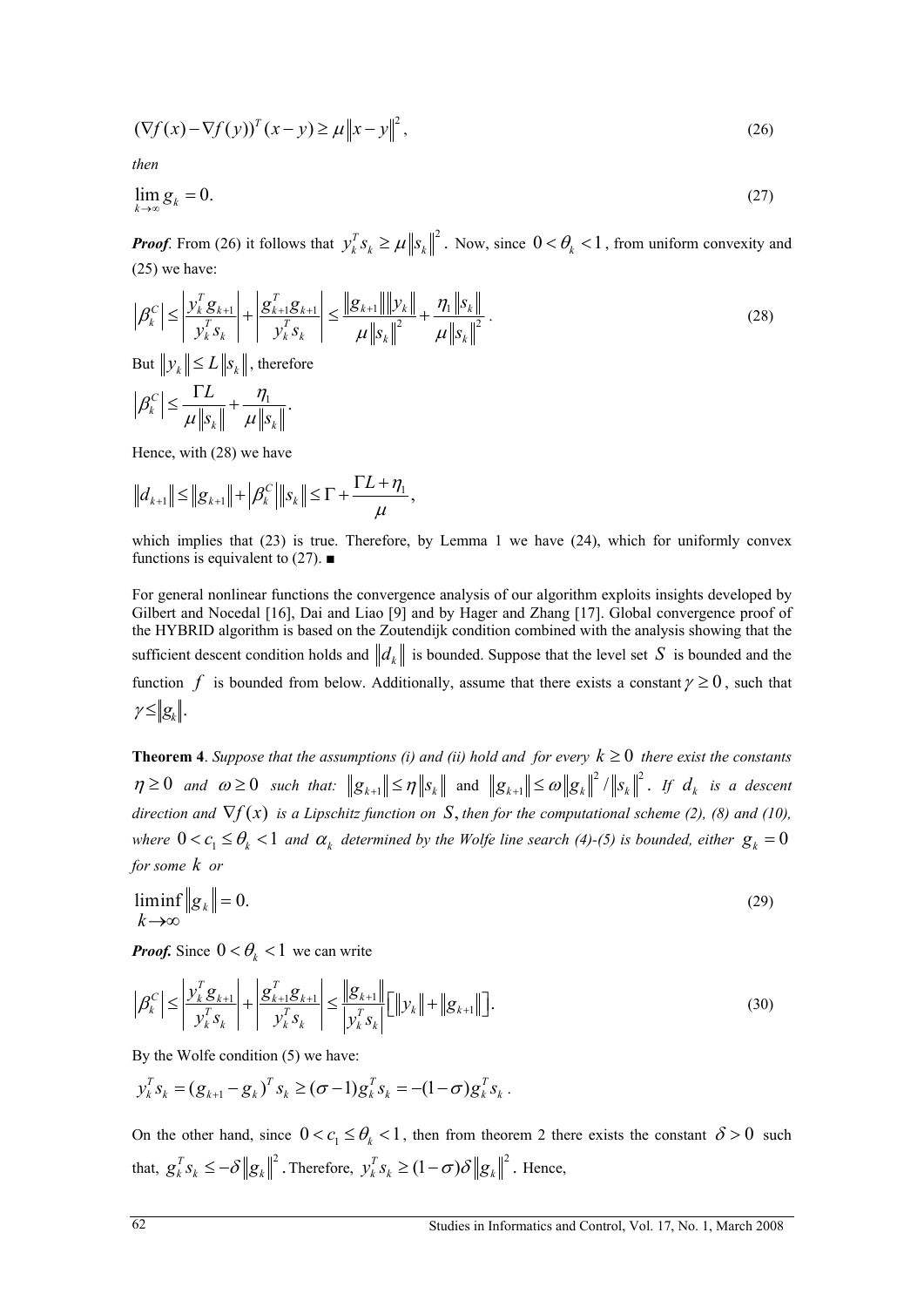$$
\frac{\left\|g_{k+1}\right\|}{\nu_k^T s_k} \leq \frac{\left\|g_{k+1}\right\|}{(1-\sigma)\delta\left\|g_k\right\|^2} \leq \frac{\omega}{(1-\sigma)\delta} \frac{1}{\left\|s_k\right\|^2}.
$$

On the other hand, from Lipschitz continuity we have  $||y_k|| = ||g_{k+1} - g_k|| \le L ||s_k||$ .

With these, from (30) we get

$$
\left|\beta_{k}^{C}\right| \leq \frac{\omega}{(1-\sigma)\delta} \frac{1}{\left\|s_{k}\right\|^{2}} \left[L\left\|s_{k}\right\| + \eta\left\|s_{k}\right\|\right] = \frac{\omega(L+\eta)}{(1-\sigma)\delta} \frac{1}{\left\|s_{k}\right\|}.
$$
\n(31)

Now, we can write

$$
||d_{k+1}|| \le ||g_{k+1}|| + |\beta_k^C|| ||s_k|| \le \Gamma + \frac{\omega(L+\eta)}{(1-\sigma)\delta}.
$$
\n(32)

Since the level set S is bounded and the function  $f$  is bounded from below, from (4) it follows that

$$
0 < \sum_{k=0}^{\infty} \frac{\left(g_k^T d_k\right)^2}{\left\|d_k\right\|^2} < +\infty \,, \tag{33}
$$

i.e. the Zoutendijk condition holds. Therefore, the descent property  $g_k^T s_k \le -\delta ||g_k||^2$  yields:

$$
\sum_{k=0}^{\infty} \frac{\gamma^4}{\|s_k\|^2} \le \sum_{k=0}^{\infty} \frac{\|g_k\|^4}{\|s_k\|^2} \le \sum_{k=0}^{\infty} \frac{1}{\delta^2} \frac{\left(g_k^T s_k\right)^2}{\|s_k\|^2} < \infty,
$$

which contradicts (32). Hence,  $\gamma = \liminf_{k \to \infty} ||g_k|| = 0$ .

#### **5. Numerical Experiments**

In this section we present the computational performance of a Fortran implementation of the HYBRID algorithm on a set of 750 unconstrained optimization test problems. The test problems are the unconstrained problems in the CUTE [7] library, along with other large-scale optimization problems presented in [1]. We selected 75 large-scale unconstrained optimization problems in extended or generalized form. Each problem is tested 10 times for a gradually increasing number of variables:  $n = 1000, 2000, \ldots, 10000$ . At the same time we present comparisons with other conjugate gradient algorithms, including the performance profiles of Dolan and Moré [13]. All algorithms implement the Wolfe line search conditions with  $\rho = 0.0001$  and  $\sigma = 0.9$ . The same stopping criterion  $||g_k||_{\infty} \le 10^{-6}$  is used, where  $\| \cdot \|_{\infty}$  is the maximum absolute component of a vector. The comparisons of algorithms are given in the following context. Let  $f_i^{ALG1}$  and  $f_i^{ALG2}$  be the optimal value found by ALG1 and ALG2,

for problem  $i = 1, \ldots, 750$ , respectively. We say that in the particular problem  $i$ , the performance of ALG1 was better than the performance of ALG2 if:

$$
\left| f_i^{\text{ALG1}} - f_i^{\text{ALG2}} \right| < 10^{-3} \tag{34}
$$

and the number of iterations, or the number of function-gradient evaluations, or the CPU time of ALG1 was less than the number of iterations, or the number of function-gradient evaluations, or the CPU time corresponding to ALG2, respectively. In this numerical study we declare that a method solved a particular problem if the final point obtained has the lowest functional value among the tested methods (up to  $10^{-3}$  tolerance as it was specified in (34)). Clearly, this criterion is acceptable for users that are interested in minimizing functions and not finding critical points.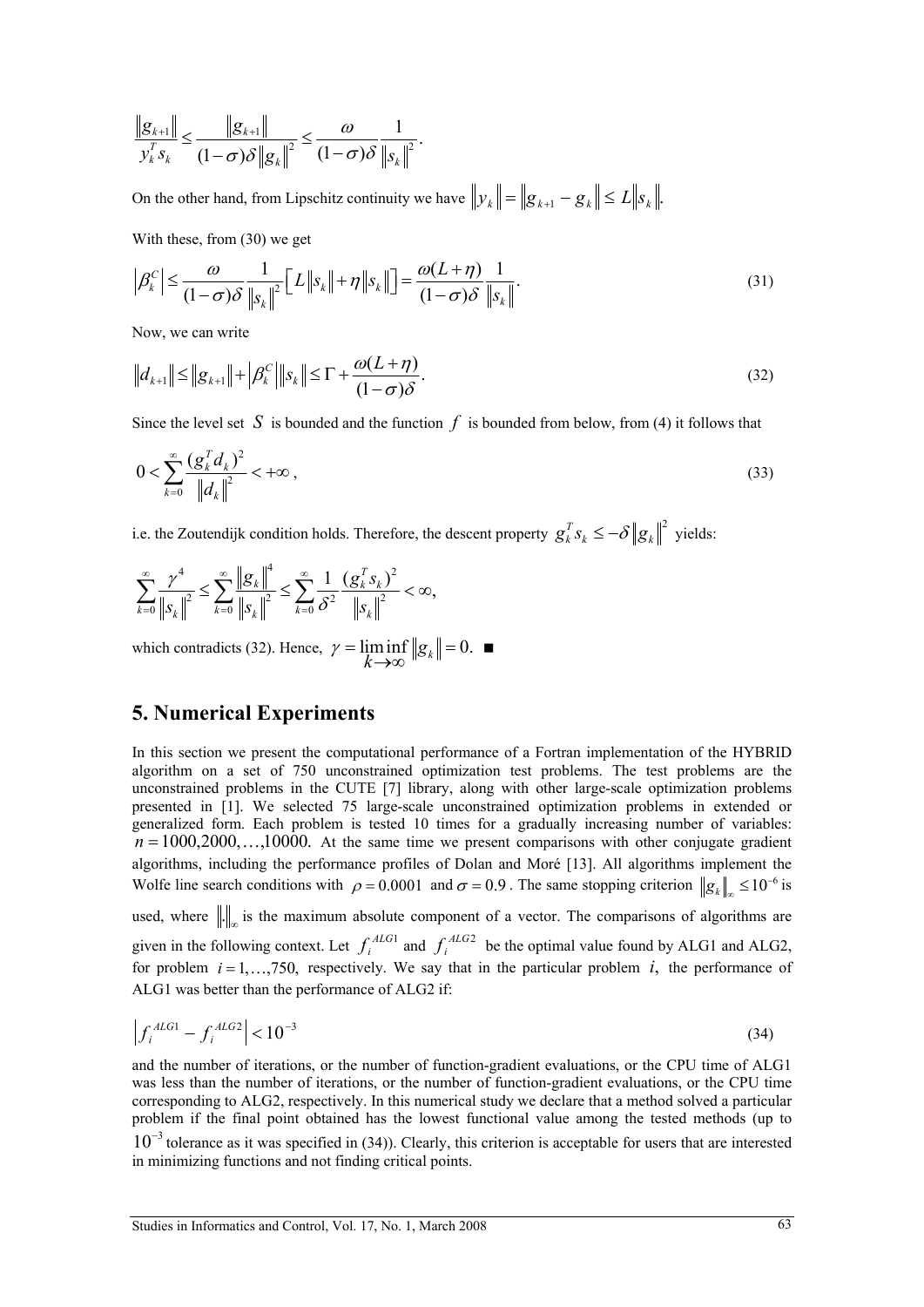All codes are written in double precision Fortran and compiled with f77 (default compiler settings) on an Intel Pentium 4, 1.8GHz workstation. All these codes are authored by Andrei.

In the first set of numerical experiments we compare the performance of HYBRID to the HS and DY conjugate gradient algorithms. Figures 1 and 2 present the Dolan and Moré CPU performance profiles of HYBRID versus HS and DY, respectively.



**Figure 1.** Performance based on CPU time. HYBRID versus Hestenes and Stiefel (HS).



**Figure 2.** Performance based on CPU time. HYBRID versus Dai-Yuan (DY).

When comparing HYBRID to HS (Figure 1), subject to the number of iterations, we see that HYBRID was better in 278 problems (i.e. it achieved the minimum number of iterations in 278 problems), HS was better in 243 problems and they achieved the same number of iterations in 183 problems, etc. Out of 750 problems, only for 704 problems does the criterion (34) hold. Similarly, in Figure 2 we see the number of problems for which HYBRID was better than DY.The second set of numerical experiments refers to the comparisons of HYBRID with other known hybrid conjugate gradient algorithms: hDY, hDYZ, GN, HuS, TS and LS-CD. Figures 3-8 present the Dolan and Moré CPU performance profiles of these algorithms, as well as the number of problems solved by each of these algorithms in minimum number of iterations, minimum number of function evaluations and minimum CPU time, respectively.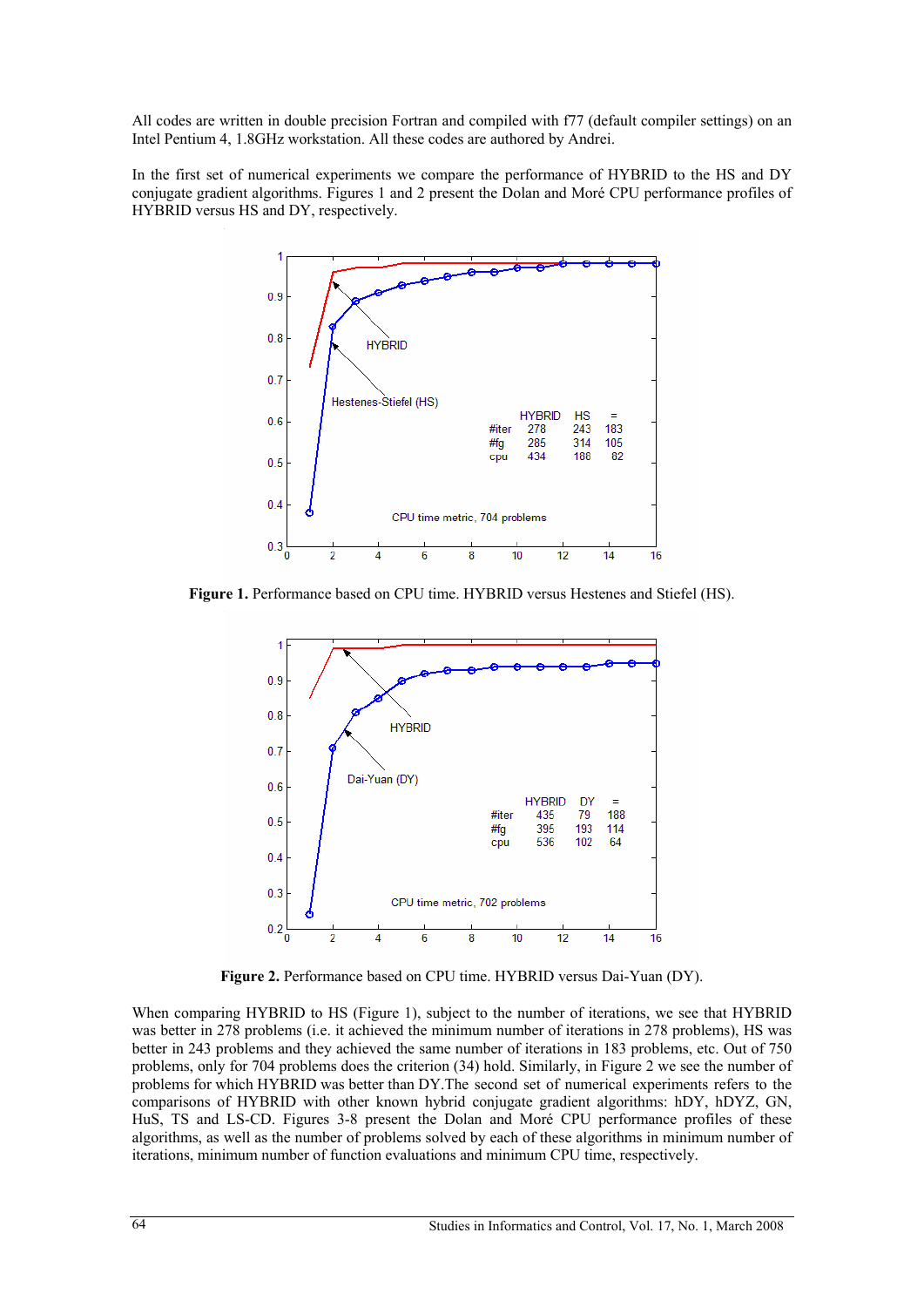

**Figure 3.** Performance based on CPU time. HYBRID versus hybrid Dai-Yuan (hDY).



**Figure 4.** Performance based on CPU time. HYBRID versus hybrid Dai-Yuan (hDYz).



**Figure 5.** Performance based on CPU time. HYBRID versus Gilbert-Nocedal (GN).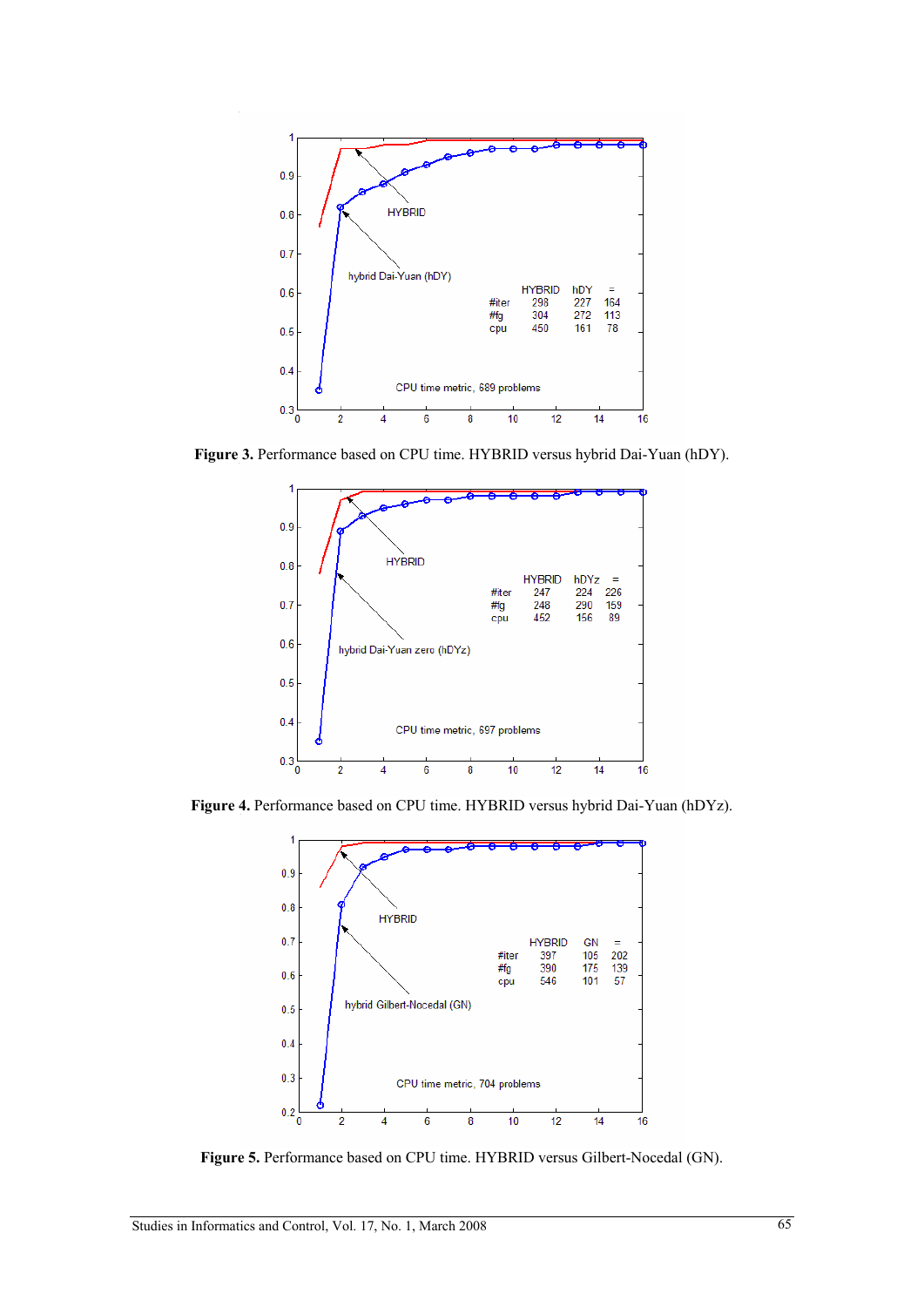

Figure 6. Performance based on CPU time. HYBRID versus Hu-Storey (HuS).



**Figure 7.** Performance based on CPU time. HYBRID versus Touati-Ahmed - Storey (TS).



**Figure 8.** Performance based on CPU time. HYBRID versus Liu-Storey – Conjugate Descent (LS-CD).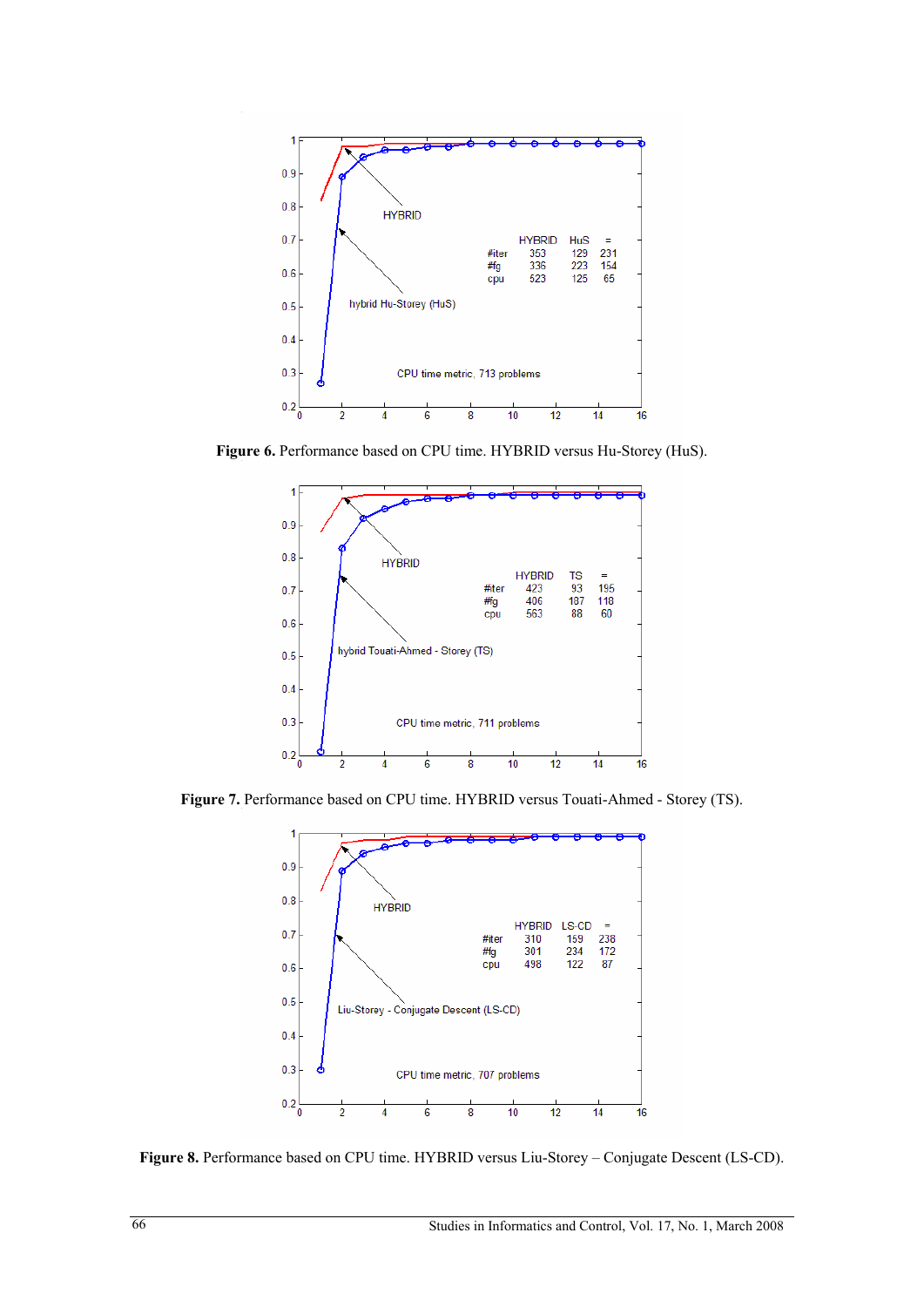From the above Figures we see that HYBRID is top performer. Since these codes use the same Wolfe line search and the same stopping criterion they differ in their choice of the search direction. Hence, among these hybrid conjugate gradient algorithms we considered here, HYBRID appears to generate the best search direction.

In the third set of numerical experiments we compare HYBRID to the CG\_DESCENT conjugate gradient algorithm of Hager and Zhang [17]. The CG\_DESCENT code, authored by Hager and Zhang, contains the variant CG\_DESCENT (HZw) implementing the Wolfe line search and the variant CG\_DESCENT (HZaw) implementing an approximate Wolfe line search.



**Figure 9.** Performance based on CPU time. HYBRID versus CG\_DESCENT with Wolfe line search (HZw).



**Figure 10.** Performance based on CPU time. HYBRID versus CG\_DESCENT with approximate Wolfe line search (HZaw).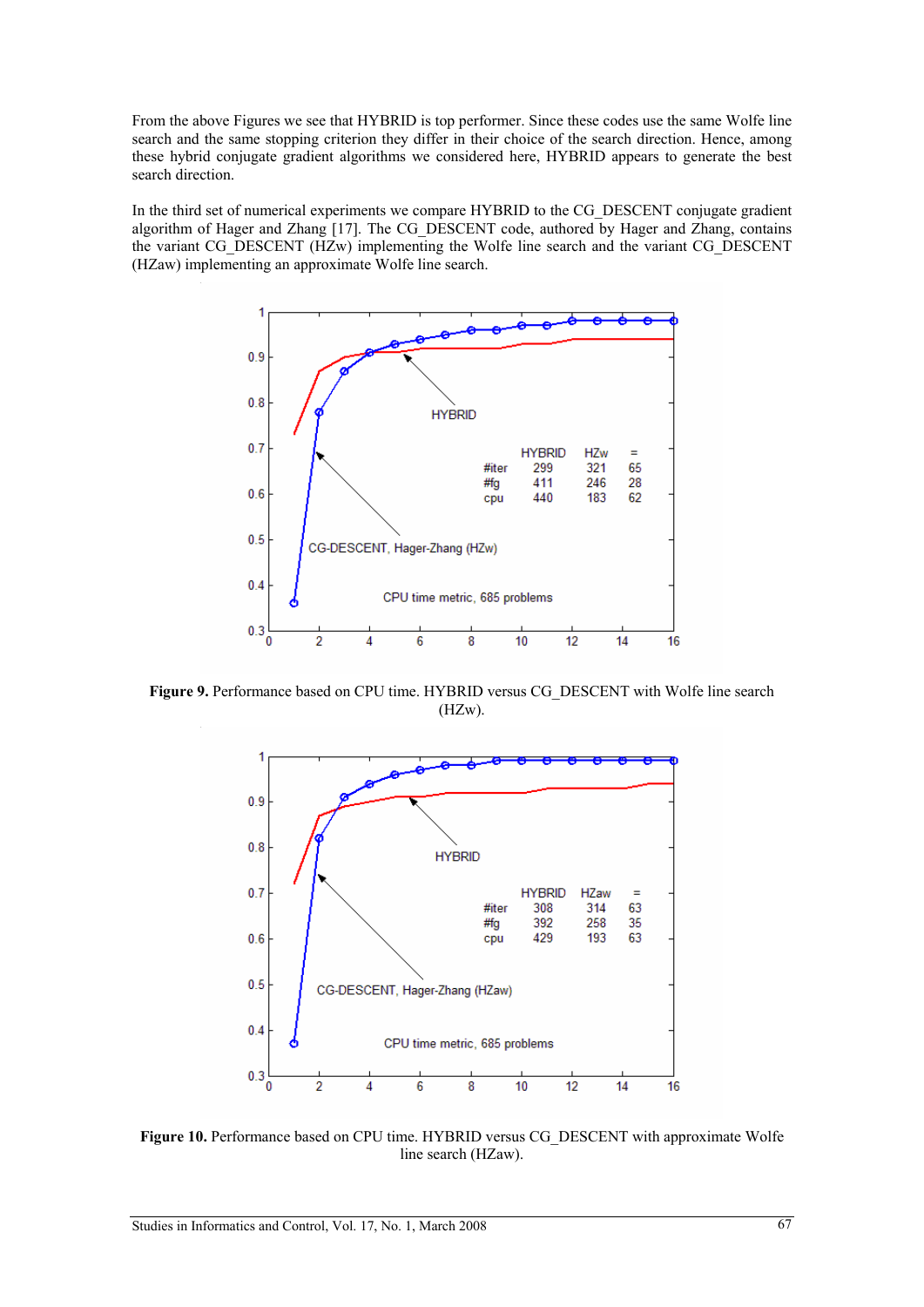Figures 9 and 10 present the performance profile of these algorithms in comparison to HYBRID. We see that CG\_DESCENT is more robust than HYBRID.

Finally, we compare our HYBRID conjugate gradient algorithm with limited memory LBFGS, LBFGS (m=3) of Liu and Nocedal [22]. Figure 11 presents the performance profile of these algorithms. We see that LBFGS is way more efficient than HYBRID.



Figure 11. Performance based on CPU time. HYBRID versus LBFGS (m=3).

Among the hybrid conjugate gradient algorithms our HYBRID algorithm is top performer. Also, the algorithm has better performance profiles than those corresponding to HS and DY. In this numerical study we noticed that for most of the iterations the HYBRID algorithm uses  $\beta_k^C$ . Referring to the condition (13) we noticed that  $\left(\mathbf{y}_{k}^{T}\mathbf{g}_{k+1}\right)\left(\mathbf{y}_{k}^{T}\mathbf{g}_{k+1}\right) / \mathbf{y}_{k}^{T}\mathbf{s}_{k}$  tends to zero faster than  $\left\|\mathbf{g}_{k+1}\right\|^{2}$ . For most of the iterations the condition (13) is satisfied, i.e. the algorithm has a self-adjusting property in the sense given in [8]. It is worth saying that the condition (13) is more satisfied after those iterations in which  $\beta_k^C$  is computed according to the HS or DY rules. Introducing (13) as a restart criterion, does not improve the performances of the algorithm. On the other hand, the conditions  $||g_{k+1}|| \leq \eta ||s_k||$  and  $\|g_{k+1}\| \le \omega \|g_k\|^2$  /  $\|s_k\|^2$  from theorem 4 say that  $\|g_{k+1}\|^3 \le \omega \eta^2 \|g_k\|^2$ . We noticed that there exists a  $k_0$  such that for any iteration  $k \ge k_0$  the above condition  $||g_{k+1}||^3 \le \omega \eta^2 ||g_k||^2$  is satisfied, thus illustrating the global convergence of the algorithm.

## **5. Conclusion**

We know a large variety of conjugate gradient algorithms. In this paper we have presented a new hybrid conjugate gradient algorithm in which the famous parameter  $\beta_k$  is computed as a convex combination of  $\beta_k^{HS}$  and  $\beta_k^{DY}$ . For uniformly convex functions if the gradient is bounded in the sense that  $g_k \rVert^2 \leq \eta_1 \|s_{k-1}\|$  and the line search satisfies the strong Wolfe conditions then our hybrid conjugate gradient algorithm is globally convergent. For general nonlinear functions if the parameter  $\theta_k$  from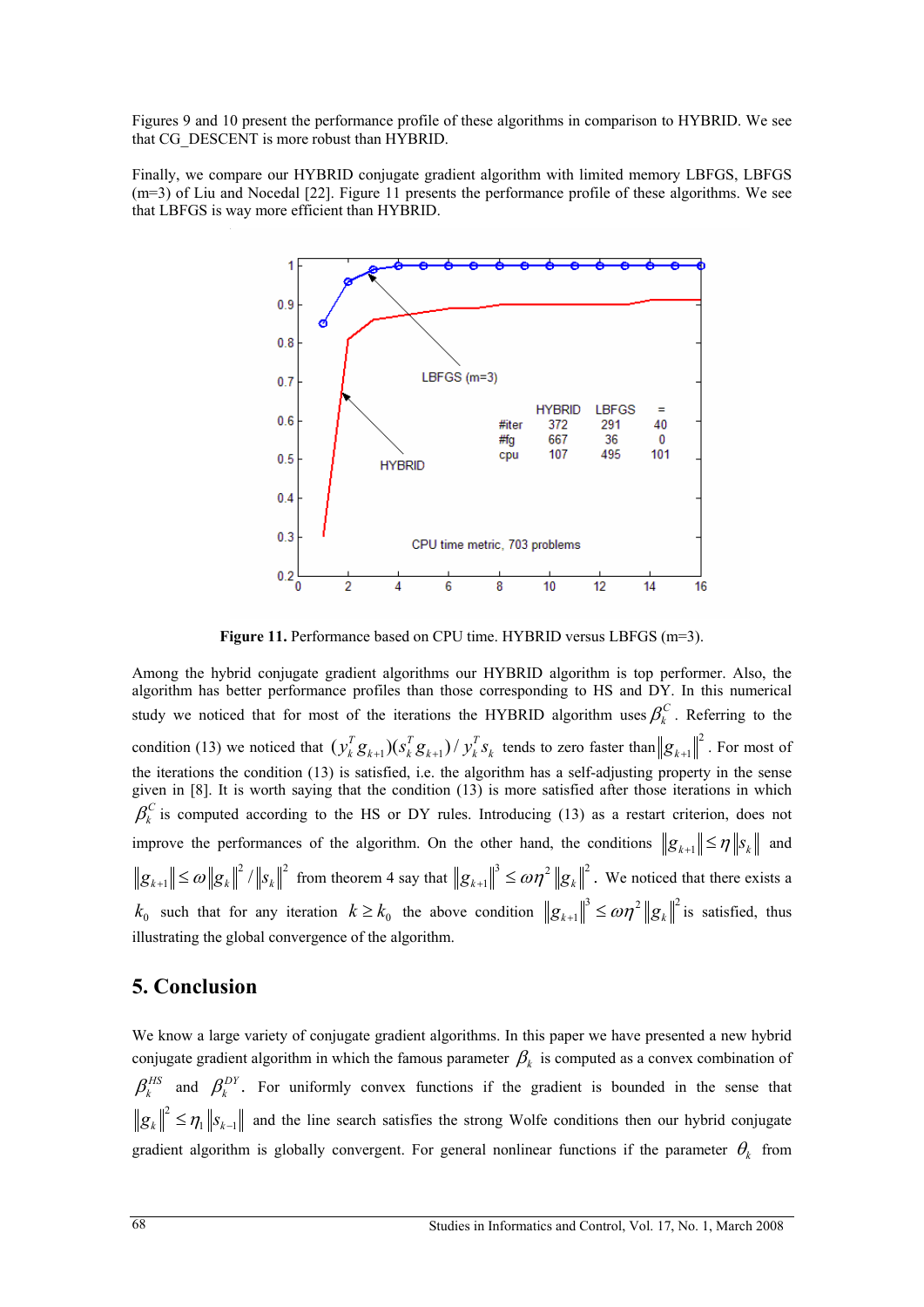definition of  $\beta_k^C$  is bounded, and both  $||g_{k+1}|| \leq \eta ||s_k||$  and  $||g_{k+1}|| \leq \omega ||g_k||^2 / ||s_k||^2$  are satisfied, where  $\eta$  and  $\omega$  are nonnegative constants, then our hybrid conjugate gradient is globally convergent. The performance profile of our algorithm was higher than those of the well established hybrid conjugate gradient algorithms for a set consisting of 750 unconstrained optimization problems some of them from CUTE library and some others we presented in [1]. Additionally the proposed hybrid conjugate gradient algorithm is more robust than the HS and DY conjugate gradient algorithms. Concerning the robustness, the HYBRID algorithm is outperformed by CG\_DESCENT. However, both HYBRID and CG\_DESCENT are outperformed by limited memory LBFGS by Liu and Nocedal.

Finally, we remark that introducing different approximations of the Hessian matrix in (9) we get new hybrid conjugate gradient algorithms. One possibility is to consider the inverse of the spectral gradient choice:  $y_k^T s_k / s_k^T s_k$ . Another one is to use the relation:  $s_k^T \nabla^2 f(x_k) s_k = s_k^T y_k + 6(f(x_k) - f(x_{k+1})) + 3(g_k + g_{k+1})^T s_k + O(|x_k|^4)$ , which introduce the modified secant condition [29]. These approaches should be considered in another paper.

## **REFERENCES**

- 1. ANDREI, N., **Test Functions for Unconstrained Optimization,** http://www.ici.ro/ camo/neculai/HYBRID/evalfg.for
- 2. ANDREI, N., **Scaled Conjugate Gradient Algorithms for Unconstrained Optimization,** Computational Optimization and Applications, 38 (2007), pp. 401-416.
- 3. ANDREI, N., **Scaled Memoryless BFGS Preconditioned Conjugate Gradient Algorithm for Unconstrained Optimization***,* Optimization Methods and Software, 22 (2007), pp. 561-571.
- 4. ANDREI, N., **A Scaled BFGS Preconditioned Conjugate Gradient Algorithm for Unconstrained Optimization,** Applied Mathematics Letters, 20 (2007), pp. 645-650.
- 5. ANDREI, N., **Numerical Comparison of Conjugate Gradient Algorithms for Unconstrained Optimization,** Studies in Informatics and Control, 16 (2007), pp. 333-352.
- 6. BIRGIN, E., and J.M. MARTÍNEZ, **A Spectral Conjugate Gradient Method for Unconstrained Optimization**, Applied Math. and Optimization, 43, 2001, pp. 117-128.
- 7. BONGARTZ, I., A.R. CONN, N.I.M. GOULD and P.L. TOINT, **CUTE: Constrained and Unconstrained Testing Environments**, ACM Trans. Math. Software, 21, 1995, pp. 123-160.
- 8. DAI, Y.H., **New Properties of a Nonlinear Conjugate Gradient Method***,* Numer. Math., 89 (2001), pp.83-98.
- 9. DAI, Y.H., and L.Z. LIAO, **New Conjugacy Conditions and Related Nonlinear Conjugate Gradient Methods**, Appl. Math. Optim., 43 (2001), pp. 87-101.
- 10. DAI, Y.H., HAN J.Y., LIU G.H., SUN D.F., YIN .X. and YUAN Y., **Convergence Properties of Nonlinear Conjugate Gradient Methods,** SIAM Jurnal on Optimization 10 (1999), pp. 348-358.
- 11. DAI, Y.H., and Y. YUAN, **A Nonlinear Conjugate Gradient Method with a Strong Global Convergence Property,** SIAM J. Optim., 10 (1999), pp. 177-182.
- 12. DAI, Y.H., and Y. YUAN, **An Efficient Hybrid Conjugate Gradient Method for Unconstrained Optimization,** Ann. Oper. Res., 103 (2001), pp. 33-47.
- 13. DOLAN, E.D., and J.J. MORÉ, **Benchmarking Optimization Software with Performance Profiles**, Math. Programming, 91 (2002), pp. 201-213.